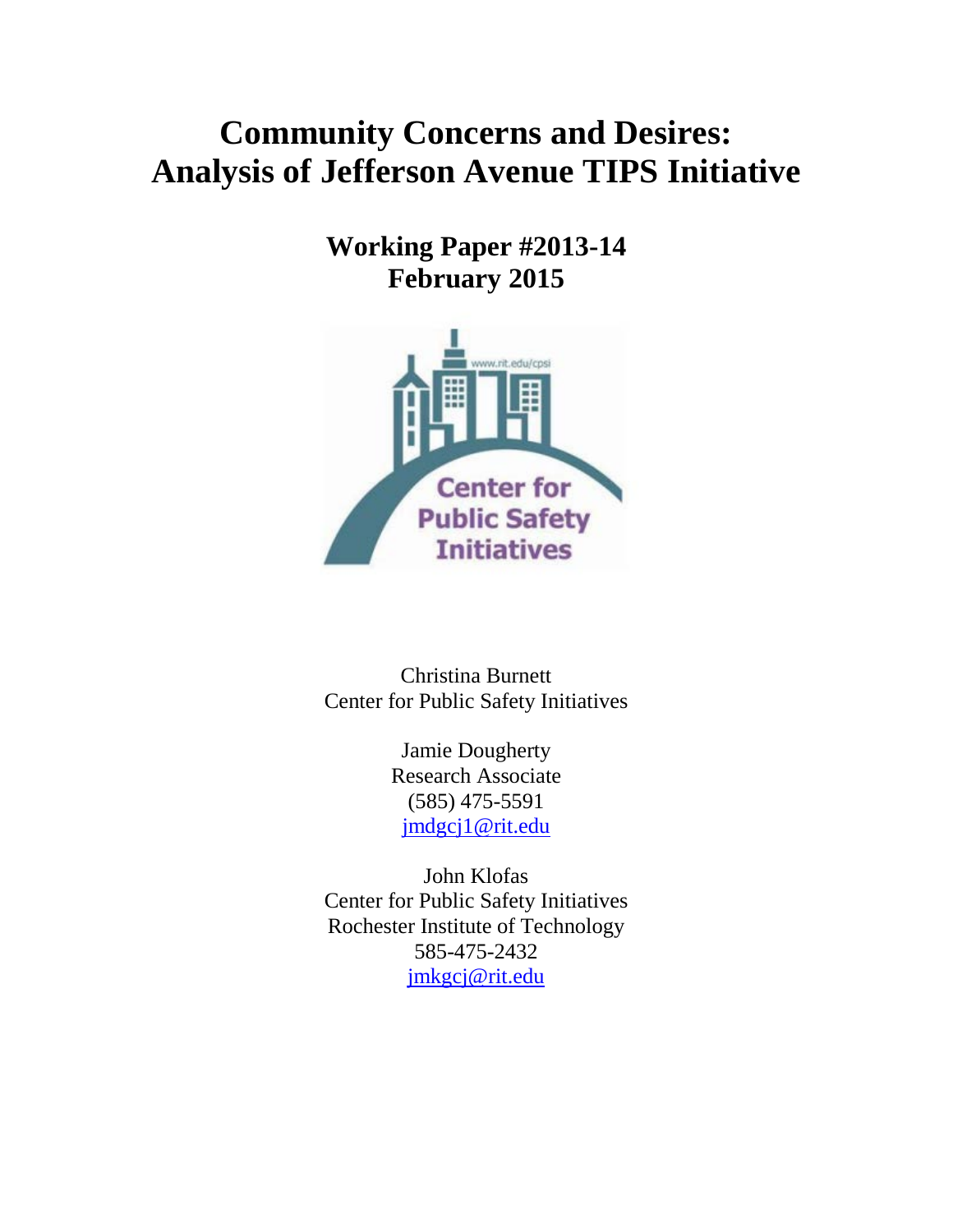# **Analysis of Jefferson Avenue Project TIPS (2013)**

#### **Survey**

On July 18, 2013, the TIPS (Trust, Information, Programs, and Services) initiative was implemented around Jefferson Avenue in Rochester, New York, both to show support for the neighborhood and to investigate community members' concerns and desires for their neighborhood. This report is designed to analyze the collected surveys and will discuss the various aspects of the neighborhood that the Jefferson Avenue community liked, the assessment the community made of their neighborhood, and the initiatives or activities the residents would like implemented within the neighborhood. Finally, this paper will provide multiple anecdotes that the Jefferson Avenue community wishes to share with law enforcement and community members in the neighborhood.

#### **Methodology**

The initiative used a survey of residents to obtain this information. The survey asked people to list their likes, concerns, and desires for things to be done within their neighborhood. The survey asked community members how much they liked living in their area, how long they have lived there, and how likely they were to be living in the area in the future. The survey then asked the respondents if they had anything specific to tell the police, and, finally, if they had anything to share with their fellow community members.

Groups of three or four volunteers were sent out to administer the survey to preselected streets in the neighborhood. Each group had at least one law enforcement officer with them. These groups were instructed to travel down one side of the street and then return on the other side, knocking on every door. When residents answered, the volunteers were to read a readymade script to the participant and then conduct the survey. Only those houses where adult residents responded and agreed to take the survey are included in the sample.

Because of this door-by-door sampling method, the resulting sample is not a random sample of the Jefferson Avenue community. Despite this, the resulting analysis should give valuable insight into the various issues within the community.

#### **Data**

Due to the small number of surveys collected on each street, it is difficult to accurately compare between them. Therefore, the surveys collected will be pooled together for analysis. This group will be referred to as 'the Jefferson Avenue community.' A total of 44 surveys were collected from the neighborhood.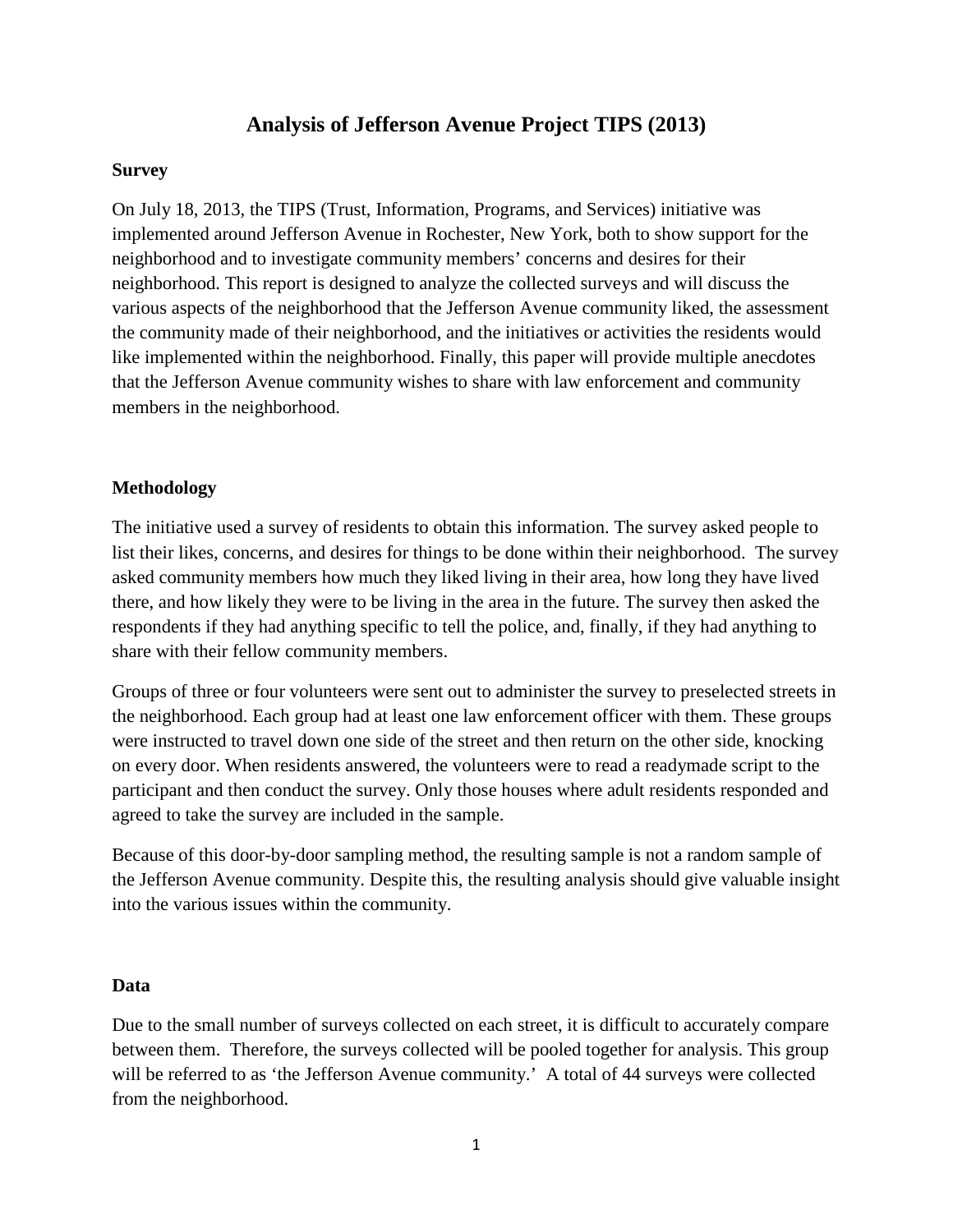The first question asked residents how happy they were living in the Jefferson Avenue community. A majority (85%) of respondents said that they were happy or very happy living in the neighborhood. The other 15% of respondents felt either unhappy or very unhappy living in the neighborhood.



The next question asked residents how long they have lived in the Jefferson Avenue area. About one third of respondents (31.8%) said that they have only lived in the area 2 years or less. Even though there is a high amount of newer residents in the area, there is also a large amount (22.7%) of residents who have lived in the area for 31 years or longer. The community seems unusually split between these two extremes of residence length.

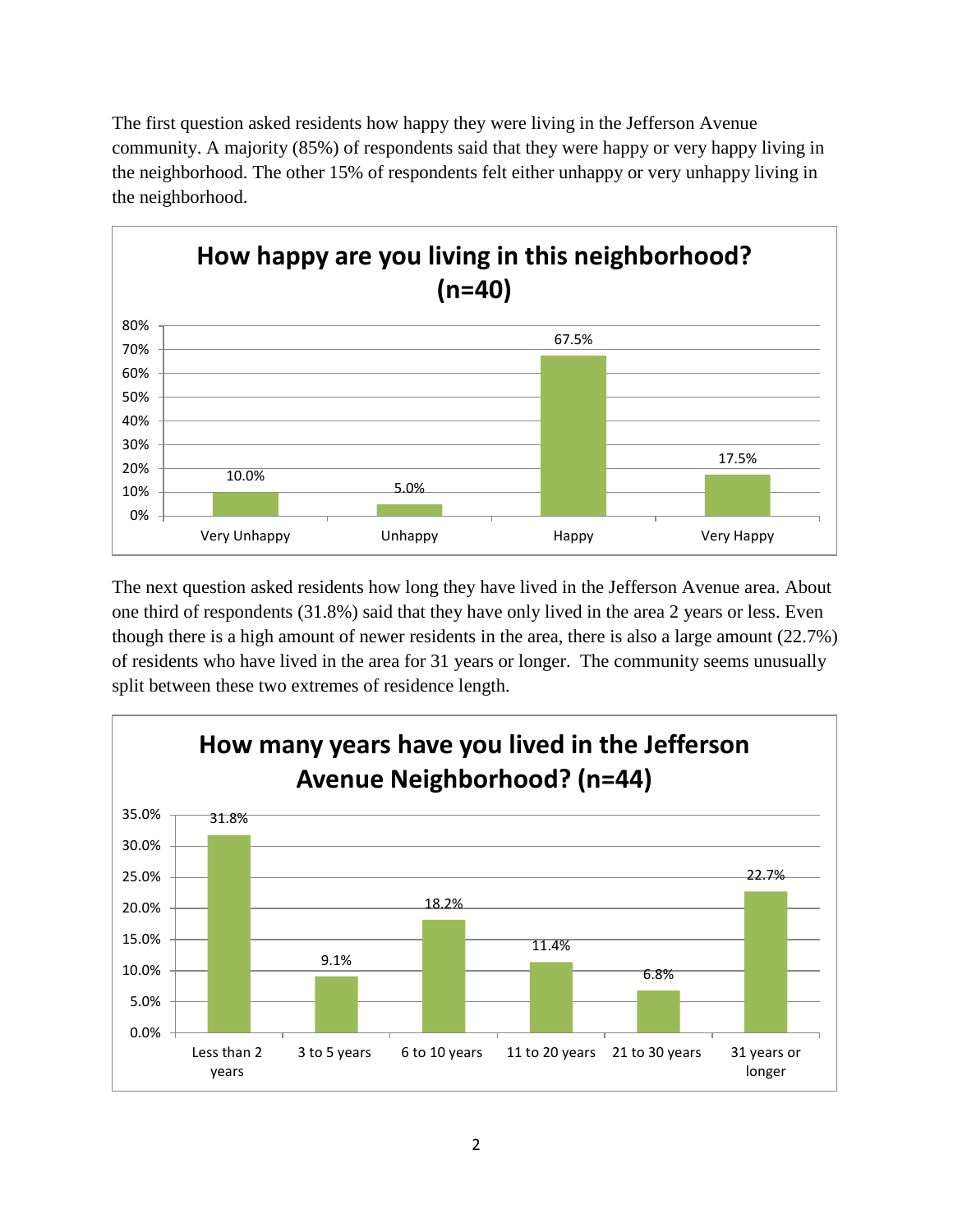The next question asked respondents if they owned the house that they were living in or if they rented from a landlord. A little over half of the respondents (56.8%) said that they rented their property.



The next question asked respondents how satisfied they were with law enforcement in the Jefferson Avenue area. A majority (73.1%) of respondents said that they were satisfied or very satisfied, while 22.0% said they were dissatisfied, and 4.9% said that they were very dissatisfied.

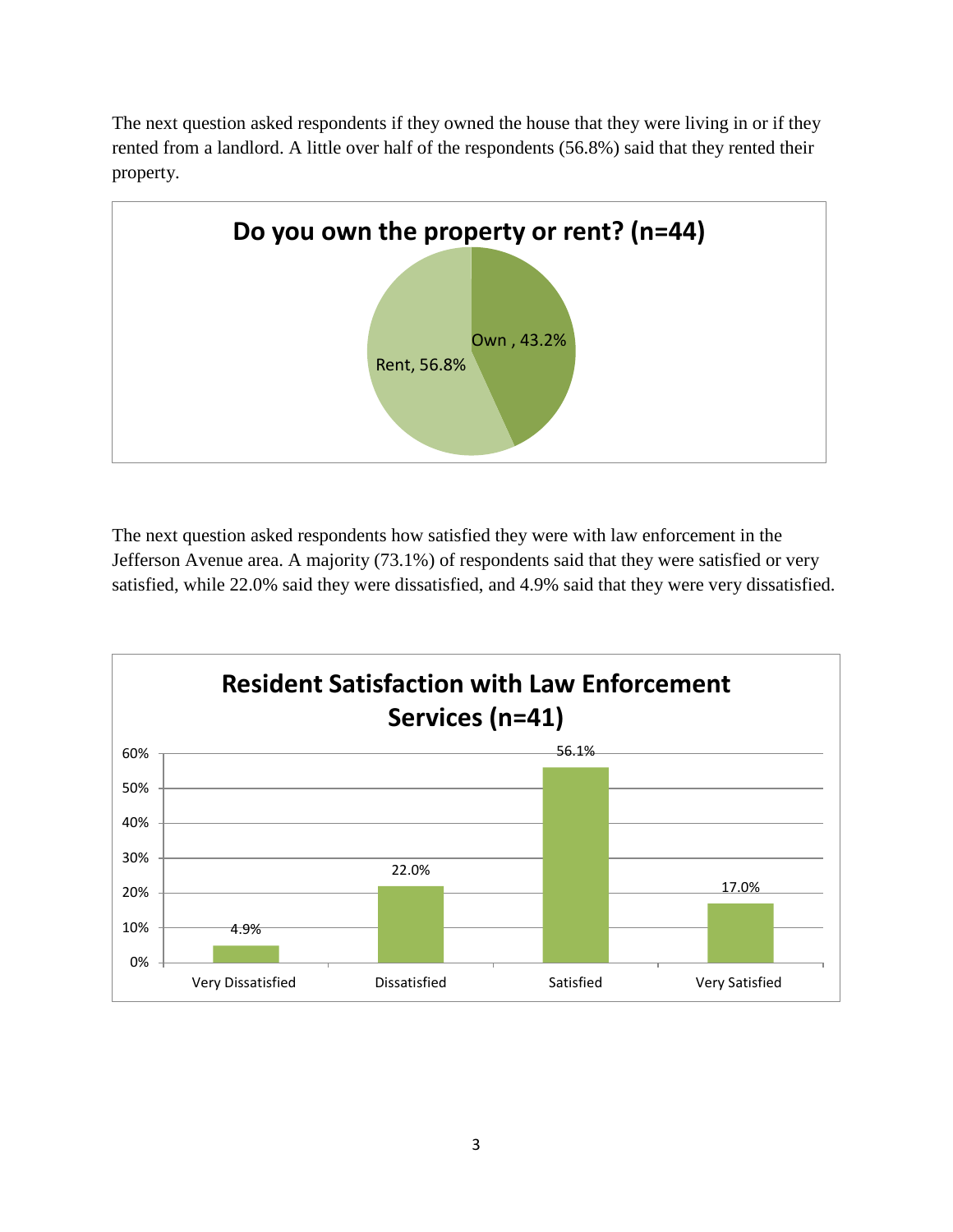We also asked respondents the likelihood that they would still be living in the Jefferson Avenue area in two years. Many respondents (64.3%) said that it was likely that they would still be living in the area in two years. This is somewhat expected considering the majority of respondents also said that they were happy living in the area and were satisfied with law enforcement. There is still 35.7% of respondents who were unsure or felt that it was not likely that they would still be living in the Jefferson Avenue area in two years. It would be interesting to know the reasons why those respondents felt they would stay or move in two years.



The survey also asked respondents if they felt the community had gotten better, worse, or stayed the same over the last year. Many respondents (40.5%) felt that the community neither improved nor declined but that it stayed the same since last year. A little over one third (38.1%) felt that it has actually gotten better, and 21.4% felt that the community got worse in the last year.

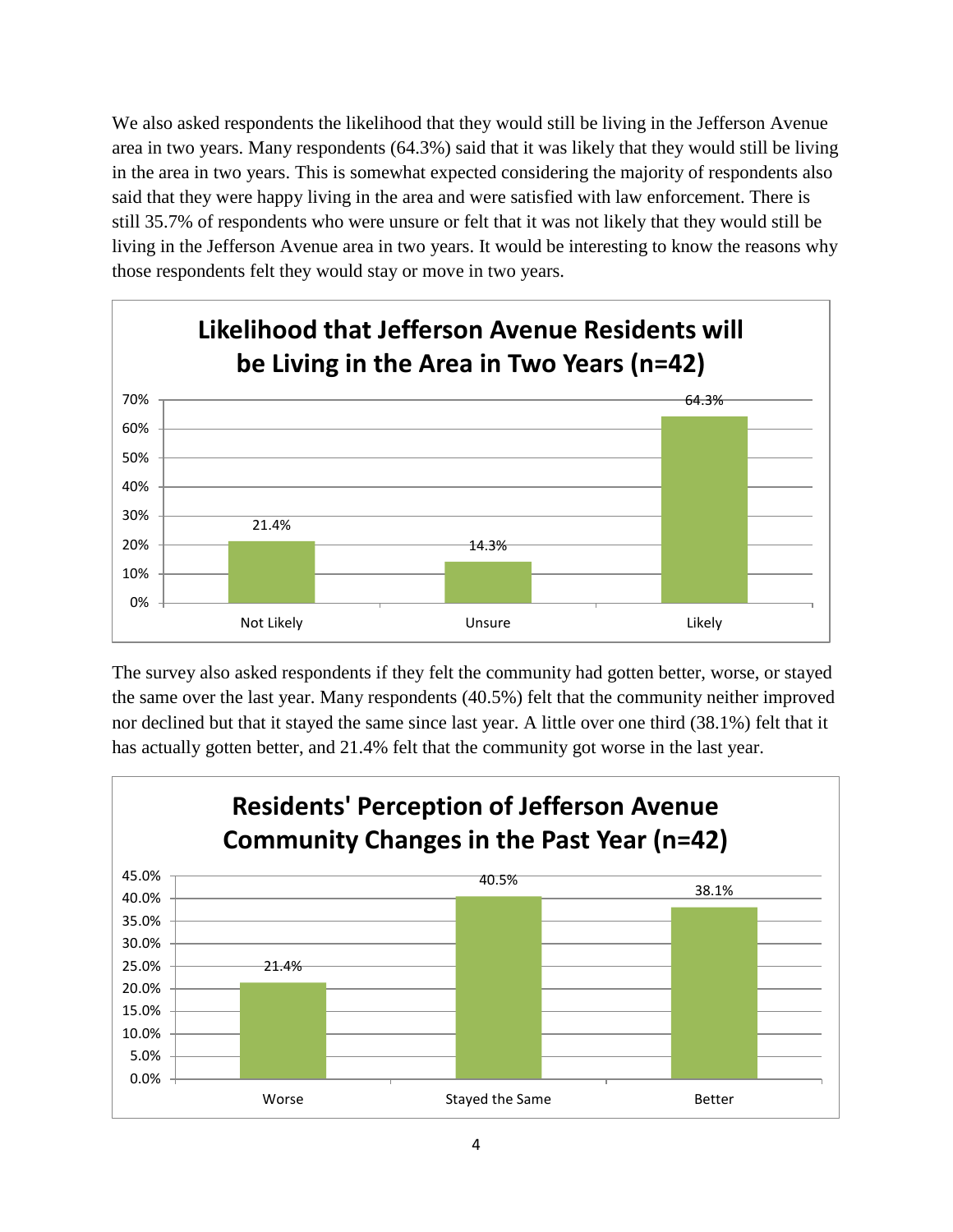There was a portion of the survey that asked respondents to list what they valued about the community. Many (40%) said that they valued the community and that the people in the community were nice. Others mentioned that it was quiet and peaceful most of the time (22.5%). Some respondents also listed that they enjoyed having kids in the area (12.5%). The rest of the values are listed in the chart below.

|         |                                    | Frequency | Percent |
|---------|------------------------------------|-----------|---------|
|         | Nice<br>People/Community           | 16        | 40.0    |
|         | Quiet/Peaceful Most<br>of the Time | 9         | 22.5    |
|         | Kids                               | 5         | 12.5    |
|         | Location                           | 2         | 5.0     |
|         | Family/Friends                     | 2         | 5.0     |
|         | Safe                               | 2         | 5.0     |
|         | House/Property                     |           | 2.5     |
|         | Lived There a Long<br>Time         |           | 2.5     |
|         | Nature (Trees, etc.)               |           | 2.5     |
|         | Clean                              |           | 2.5     |
|         | Total                              | 40        | 100.0   |
| Missing | -99.00                             | 4         |         |
| Total   |                                    | 44        |         |

Jefferson Avenue Resident's Community Values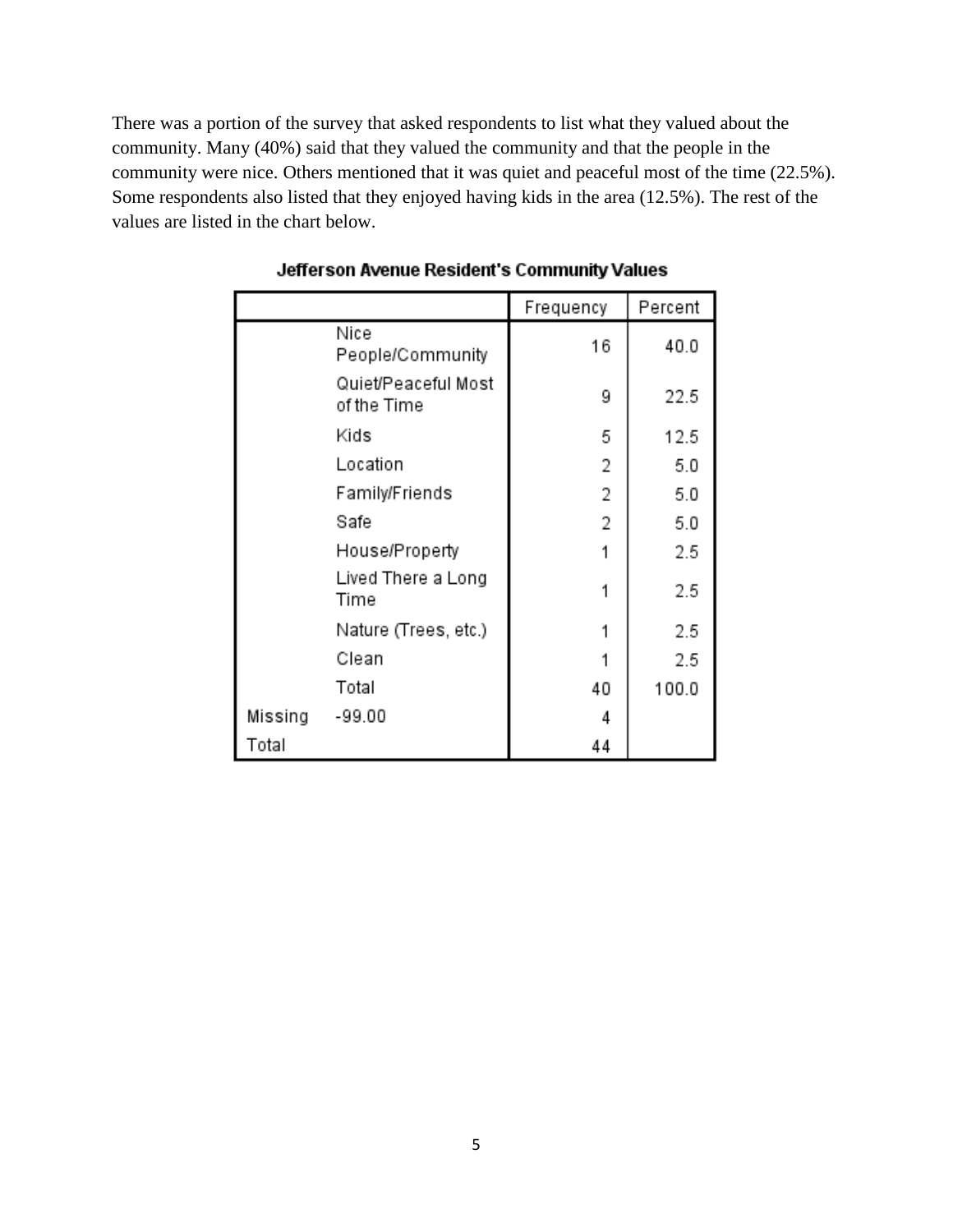There was also a portion of the survey that asked respondents to list their three greatest concerns in order of what was most concerning to what was least concerning. Of the 38 people who responded to this portion, 23.7% said that they were most concerned about speeding or traffic issues in the area. Some also mentioned that drugs were a concern.

|         |                                                       | Frequency | Percent |
|---------|-------------------------------------------------------|-----------|---------|
|         | Speeding/Traffic                                      | 9         | 23.7    |
|         | Drugs                                                 | 5         | 13.2    |
|         | Loitering                                             | 5         | 13.2    |
|         | Violence                                              | 3         | 7.9     |
|         | Noise                                                 | 3         | 7.9     |
|         | Location                                              | 3         | 7.9     |
|         | Neighborhood<br>Cleanliness                           | 2         | 5.3     |
|         | Lack of Police<br>Presence                            | 1         | 2.6     |
|         | Safety                                                | 1         | 2.6     |
|         | Slumlords/Absent<br>ee Landlords                      | 1         | 2.6     |
|         | Liquor Store                                          | 1         | 2.6     |
|         | Lack of Parental<br>Supervision/Gene<br>ral Parenting | 1         | 2.6     |
|         | Corner Store                                          | 1         | 2.6     |
|         | Outsiders                                             | 1         | 2.6     |
|         | General Crime                                         | 1         | 2.6     |
|         | Total                                                 | 38        | 100.0   |
| Missing | $-99.00$                                              | 6         |         |
| Total   |                                                       | 44        |         |

#### Jefferson Avenue Greatest Community Concerns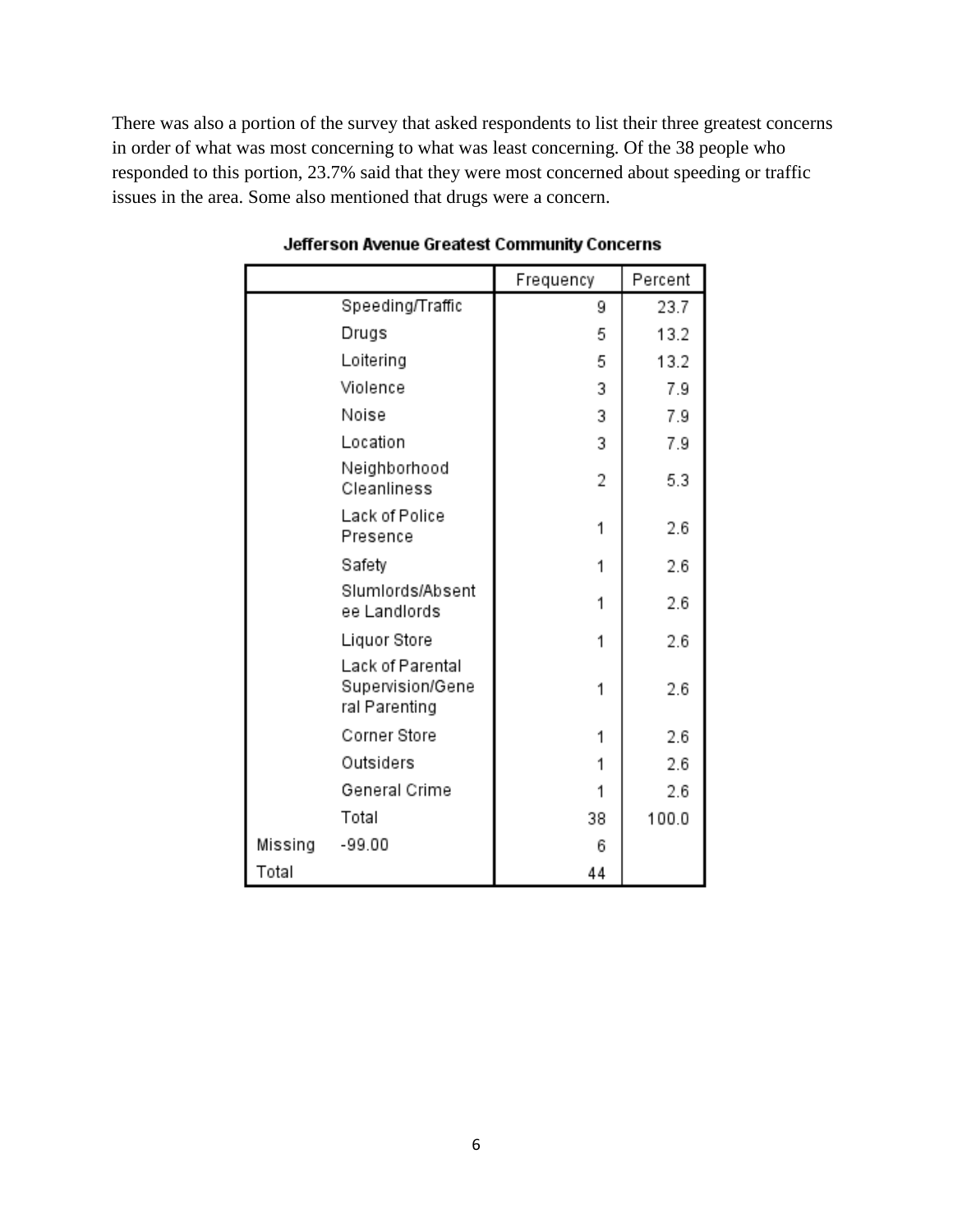Many more (34.5%) respondents were concerned about drugs in the area as a more of a secondary concern.

|         |                                                       | Frequency | Percent |
|---------|-------------------------------------------------------|-----------|---------|
|         | Drugs                                                 | 10        | 34.5    |
|         | Theft/Burglary                                        | 3         | 10.3    |
|         | Violence                                              | 3         | 10.3    |
|         | Speeding/Traffic                                      | 3         | 10.3    |
|         | Liquor Store                                          | 2         | 6.9     |
|         | Loitering                                             | 1         | 3.4     |
|         | Neighborhood<br>Cleanliness                           | 1         | 3.4     |
|         | Youth Safety                                          | 1         | 3.4     |
|         | Slumlords/Absent<br>ee Landlords                      | 1         | 3.4     |
|         | Noise                                                 | 1         | 3.4     |
|         | Lack of Parental<br>Supervision/Gene<br>ral Parenting | 1         | 3.4     |
|         | Lack of Youth<br>Activities                           | 1         | 3.4     |
|         | Snow Removal                                          | 1         | 3.4     |
|         | Total                                                 | 29        | 100.0   |
| Missing | $-99.00$                                              | 15        |         |
| Total   |                                                       | 44        |         |

Jefferson Avenue Second Greatest Community Concerns

Only 12 respondents listed a third concern, thus the table is not included. Some of the concerns that came up as a third concern were violence and lack of parental supervision or general parenting.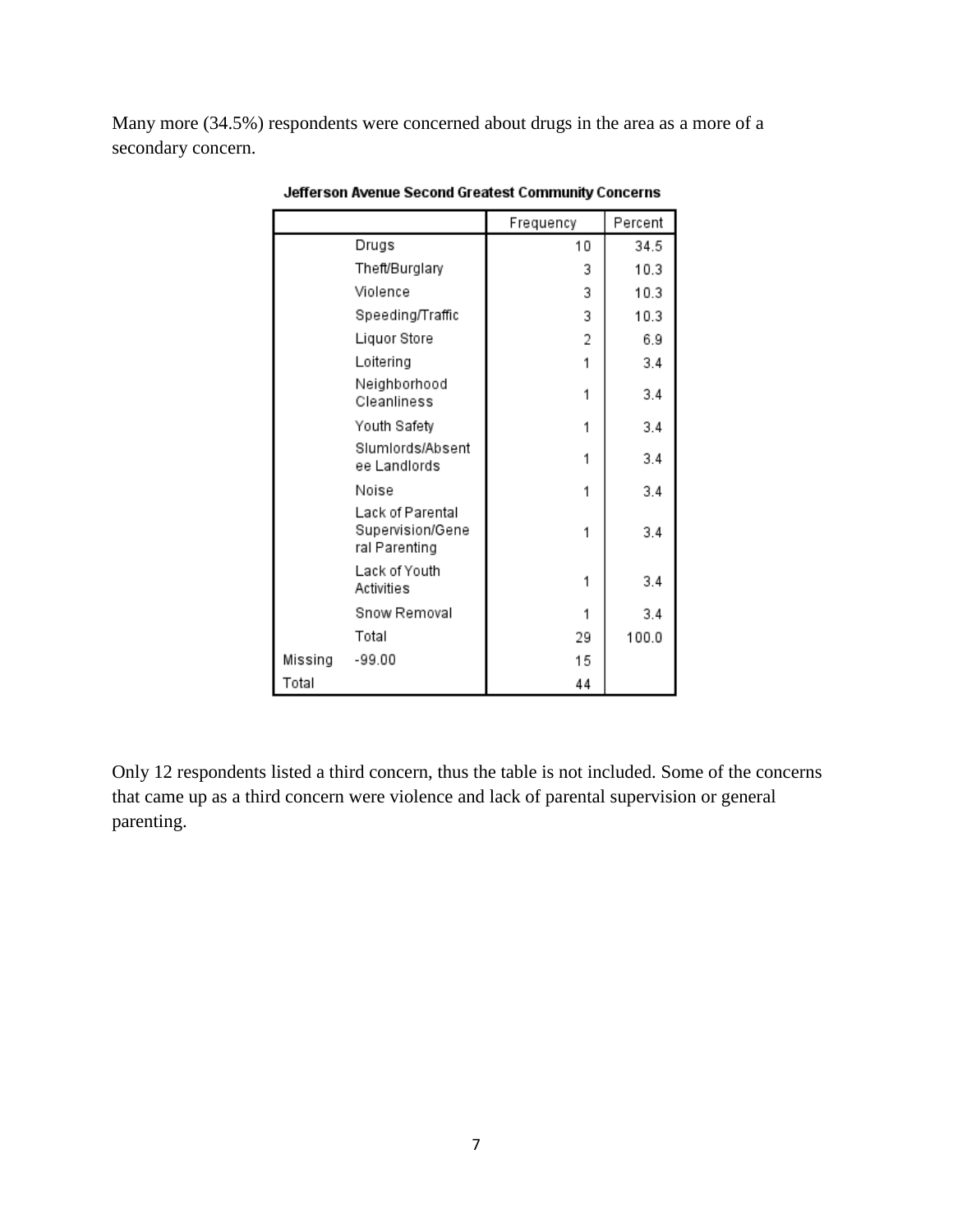Regarding these concerns listed above, respondents were asked what specific things they felt their neighbors could do to help decrease these concerns. Of the 29 residents who responded to this portion of the survey, 31% said that there needs to be more community or resident involvement. Others also mentioned that speed bumps would help the issue of speeding traffic. The rest of the requests can be seen in the table below.

|         |                                   | Frequency | Percent |
|---------|-----------------------------------|-----------|---------|
| Valid   | Community/Resid<br>ent Involvment | 9         | 31.0    |
|         | Speed Bumps                       | 8         | 27.6    |
|         | Report Problems<br>to Police      | 4         | 13.8    |
|         | More Parental<br>Involvement      | 3         | 10.3    |
|         | Neighborhood<br>Watch             | 2         | 6.9     |
|         | Neighborhood<br>Meetings          | 2         | 6.9     |
|         | Better Police<br>Presence         |           | 3.4     |
|         | Total                             | 29        | 100.0   |
| Missing | -99.00                            | 15        |         |
| Total   |                                   | 44        |         |

### Jefferson Avenue Community Requests

# **Bivariate Analysis**

Bivariate Analysis is the analysis of the relationship between two variables. By using a crosstab, it is possible to examine subsets of the population surveyed and the relationship between variables. Contingency Coefficients were also run alongside the crosstabs to determine the nature and significance of any observed relationships. It should be noted that a Chi-square test was run on each crosstab, with results discussed below.

There were no significant relationships between:

- How many years lived in the neighborhood and how happy they were living in the area
- How happy a person was living in the area and their satisfaction with law enforcement in the area
- How many years someone lived in the neighborhood and their satisfaction with law enforcement in the area
- How many years someone lived in the neighborhood and the likelihood that they would still be living in the neighborhood in two-years' time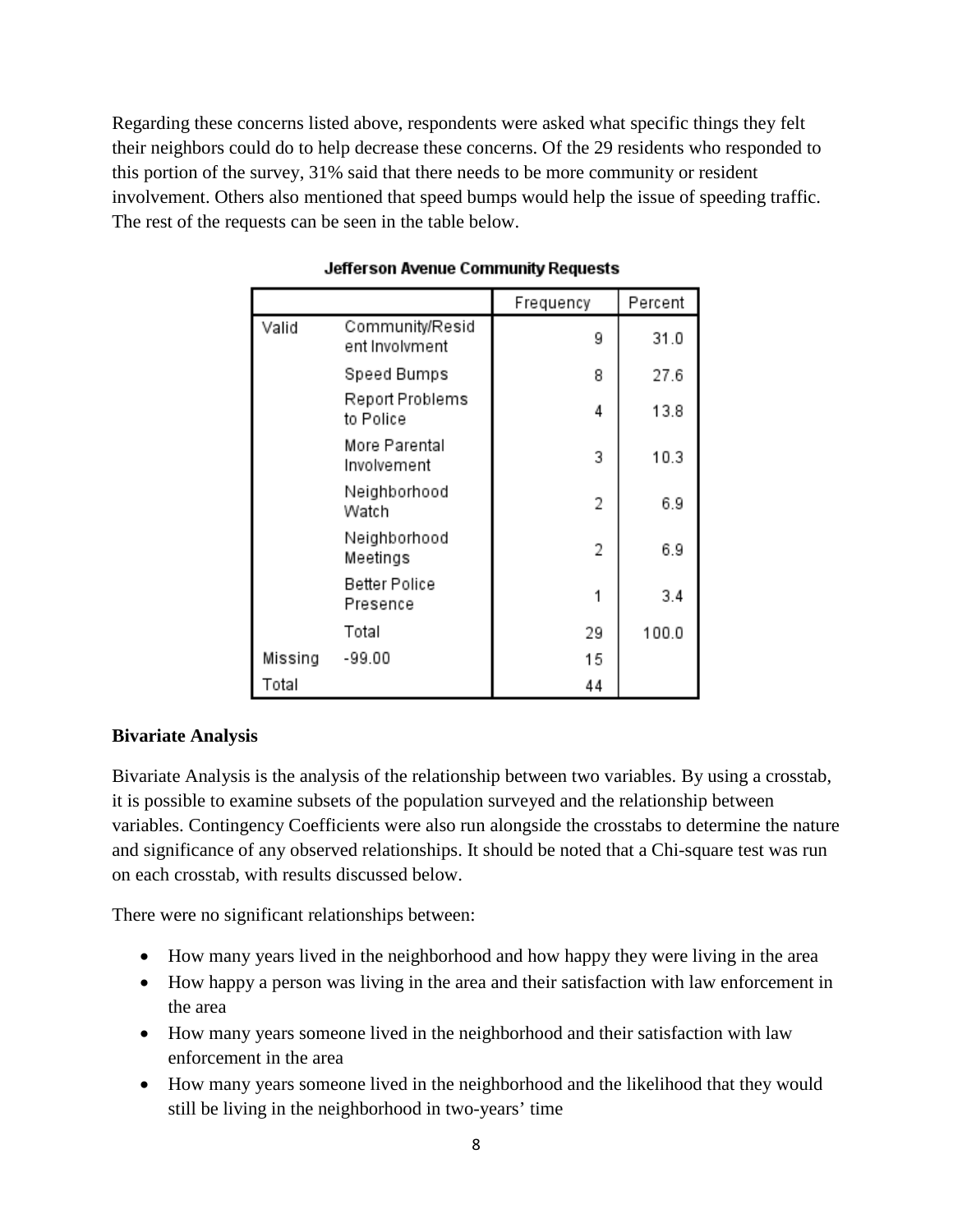- How happy a person was living in the area and their perception of whether the community improved over the past year
- How likely someone was to be living in the community in two years and whether they owned or rented their current property
- Whether a person owned or rented their current property and their satisfaction with law enforcement in the area
- How likely someone was to be living in the community in two years and their satisfaction with law enforcement
- Whether a person owned or rented their current property and their perception of whether the community improved over the past year
- Satisfaction with law enforcement in the area and their perception of whether the community improved over the past year

There was a significant relationship between how many years someone lived in the area and whether they owned or rented their property. As would be expected, those who lived in the neighborhood longer were more likely to own their property.

|                                  |      | % of those who lived in the area |                   |                  |                   |                   |                       |       |
|----------------------------------|------|----------------------------------|-------------------|------------------|-------------------|-------------------|-----------------------|-------|
|                                  |      | Less<br>than 2<br>years          | $3$ to 5<br>years | 6 to 10<br>years | 11 to 20<br>years | 21 to 30<br>years | 31 years<br>or longer | Total |
| Do you                           | Rent | 92.9%                            | 100%              | 37.5%            | 80.0%             | 33.3%             | $0.0\%$               | 56.8% |
| rent or<br>own your<br>property? | Own  | 7.1%                             | $0.0\%$           | 62.5%            | 20.0%             | 66.7%             | 100.0%                | 43.2% |

*Chi Square = 26.595 (5), p< 0.05; Contingency Coefficient = .614, p<0.05*

There was a significant relationship between how many years someone lived in the area and their perception of whether the community improved over the past year. Specifically, those who lived in the area between 3 and 5 years and those who lived there more than 30 years tended to feel the community had gotten worse in the past year. There is no consistent pattern here, though, which may be a result of the low number of surveys collected in the area.

|               |               | % of those who lived in the area |                   |                  |                      |                   |                          |       |
|---------------|---------------|----------------------------------|-------------------|------------------|----------------------|-------------------|--------------------------|-------|
|               |               | Less<br>than 2<br>years          | $3$ to 5<br>years | 6 to 10<br>years | 11 to<br>20<br>years | 21 to 30<br>years | 31<br>years or<br>longer | Total |
| Over the past | Worse         | 0.0%                             | 50.0%             | 14.3%            | 0.0%                 | $0.0\%$           | 60.0%                    | 21.4% |
| year would    | Stayed        |                                  |                   |                  |                      |                   |                          |       |
| you say the   | the           | 46.2%                            | 25.0%             | 57.1%            | 80.0%                | $0.0\%$           | 20.0%                    | 40.5% |
| neighborhood  | Same          |                                  |                   |                  |                      |                   |                          |       |
| has gotten    | <b>Better</b> | 53.8%                            | 25.0%             | 28.6%            | 20.0%                | 100.0%            | 20.0%                    | 38.1% |

*Chi Square = 23.634 (10), p<0.05; Contingency Coefficient = .600, p<0.05*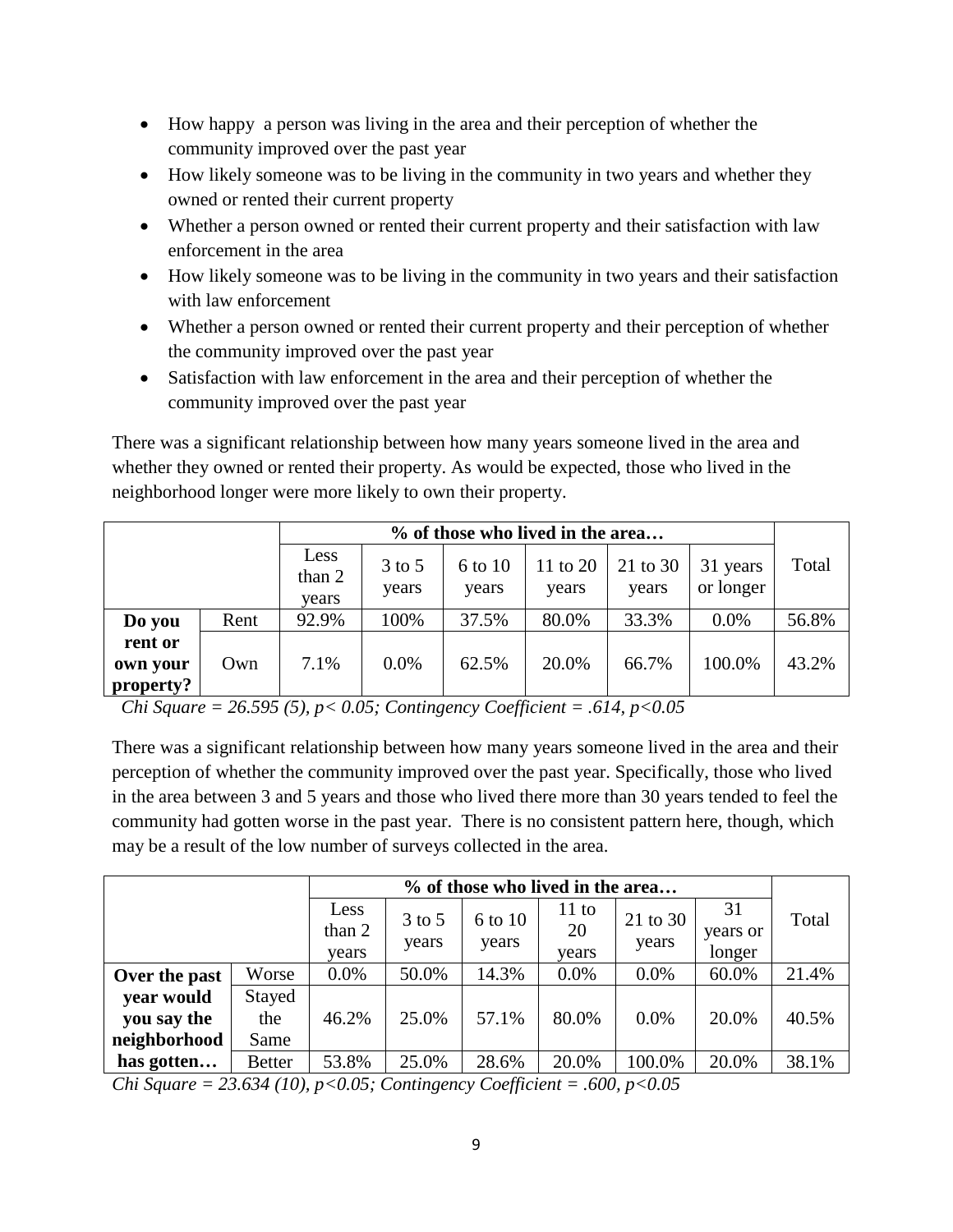There was a somewhat significant relationship between how happy residents were living in the area and how likely they were to be living in the area in two years. Specifically, those who were happier living in the area were more likely to still be living in the area in two years.

|                                 |                      | Very<br>Unhappy | Unhappy | Happy | Very<br>Happy | Total |
|---------------------------------|----------------------|-----------------|---------|-------|---------------|-------|
| <b>Likelihood</b><br>to be      | <b>Not</b><br>Likely | 75.0%           | 50.0%   | 11.1% | 16.7%         | 20.5% |
| Living in                       | Unsure               | 0.0%            | 0.0%    | 14.8% | 33.3%         | 15.4% |
| the Area in<br><b>Two Years</b> | Likely               | 25.0%           | 50.0%   | 74.1% | 50.0%         | 64.1% |

*Chi Square = 11.650 (6), p<0.1; Contingency Coefficient = .480, p<0.1* 

# **Adjective Checklists**

The final portion of the survey asked respondents to circle all the words or phrases that best describe their community and the people in it from a given list. Some examples of the words/phrases respondents could choose from were friendly, positive, exciting, full of strangers, dangerous, happy, good for kids, respectful, mean, responsible, and so on. The words with the highest frequency are shown in the charts below. Overall, people chose positive words to describe the community and people in it, but there it is clear that there are concerns about drugs in the area.

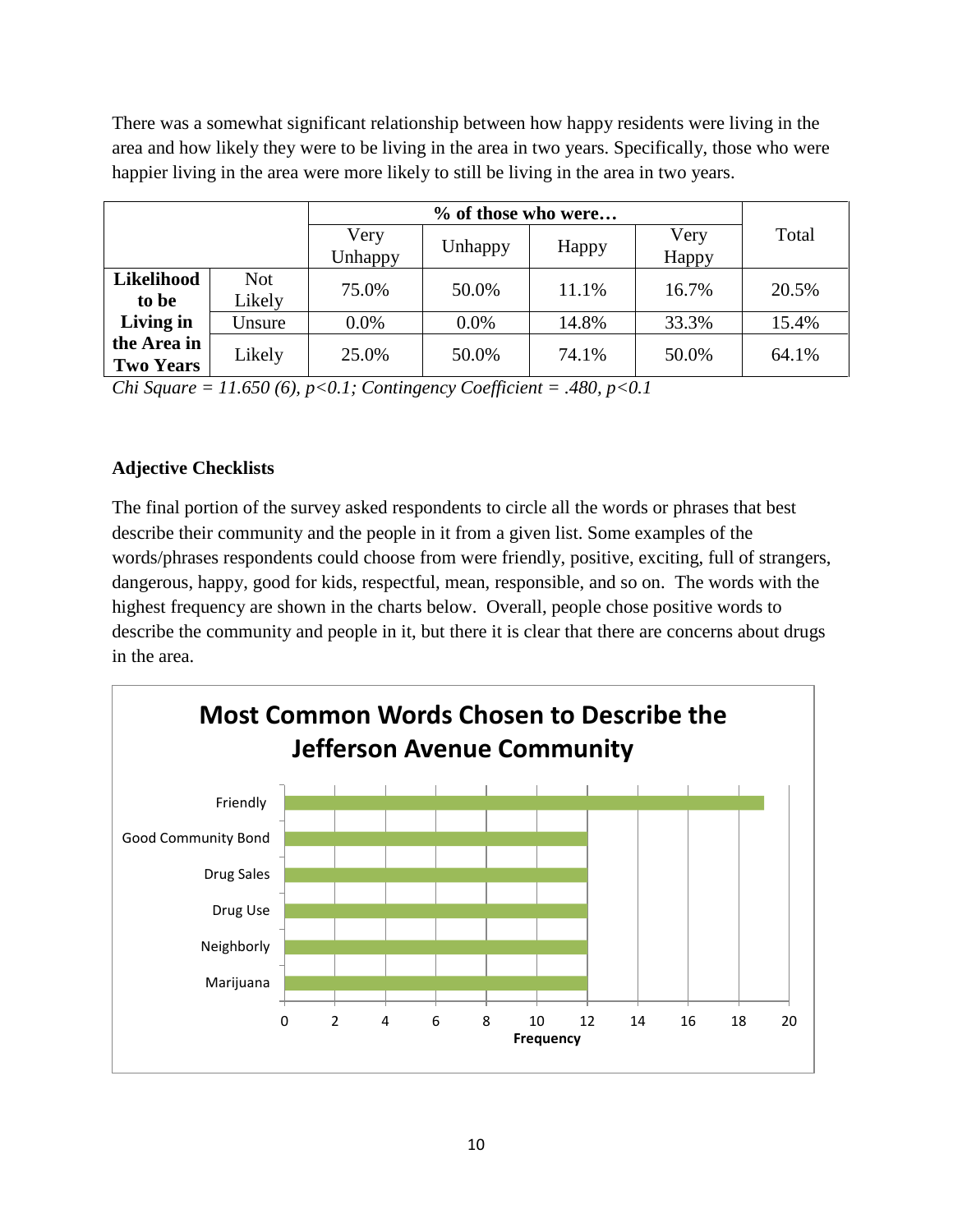

#### **Conclusion**

Most residents in the Jefferson Avenue community are happy living in the neighborhood. Slightly over half of the residents are renters. As such, there is some degree of mobility in the neighborhood, with 41% of survey respondents living in the area for less than five years. However close to 20% of respondents have been living in the community for over 30 years. A majority of survey respondents said that it was likely that they would continue to be living in the community in two-years-time, though there was no significant difference between renters and homeowners on their likelihood to continue living in the area. Those who were unhappy, however, were more likely to state that they would move away from the area in two years. It would be interesting to know the reasons why residents were less likely to continue living in the area.

The majority of residents felt satisfied with law enforcement services, though about a quarter of residents felt dissatisfied. Interestingly, residents' satisfaction with law enforcement services did not correlate with their likelihood to be living in the area in two years or their overall happiness living in the neighborhood. Many residents in the Jefferson Avenue community felt that the community had stayed the same or gotten better over the last year and about 20% of survey respondents indicated that it has gotten worse. This perception seemed to have little to no effect on the level of happiness that residents felt living in the area.

Regardless of the fact that most residents are happy living in the Jefferson Avenue community, there were still some concerns about drugs, speeding, and other traffic concerns. In order to combat these issues, residents suggested more community involvement from neighbors and